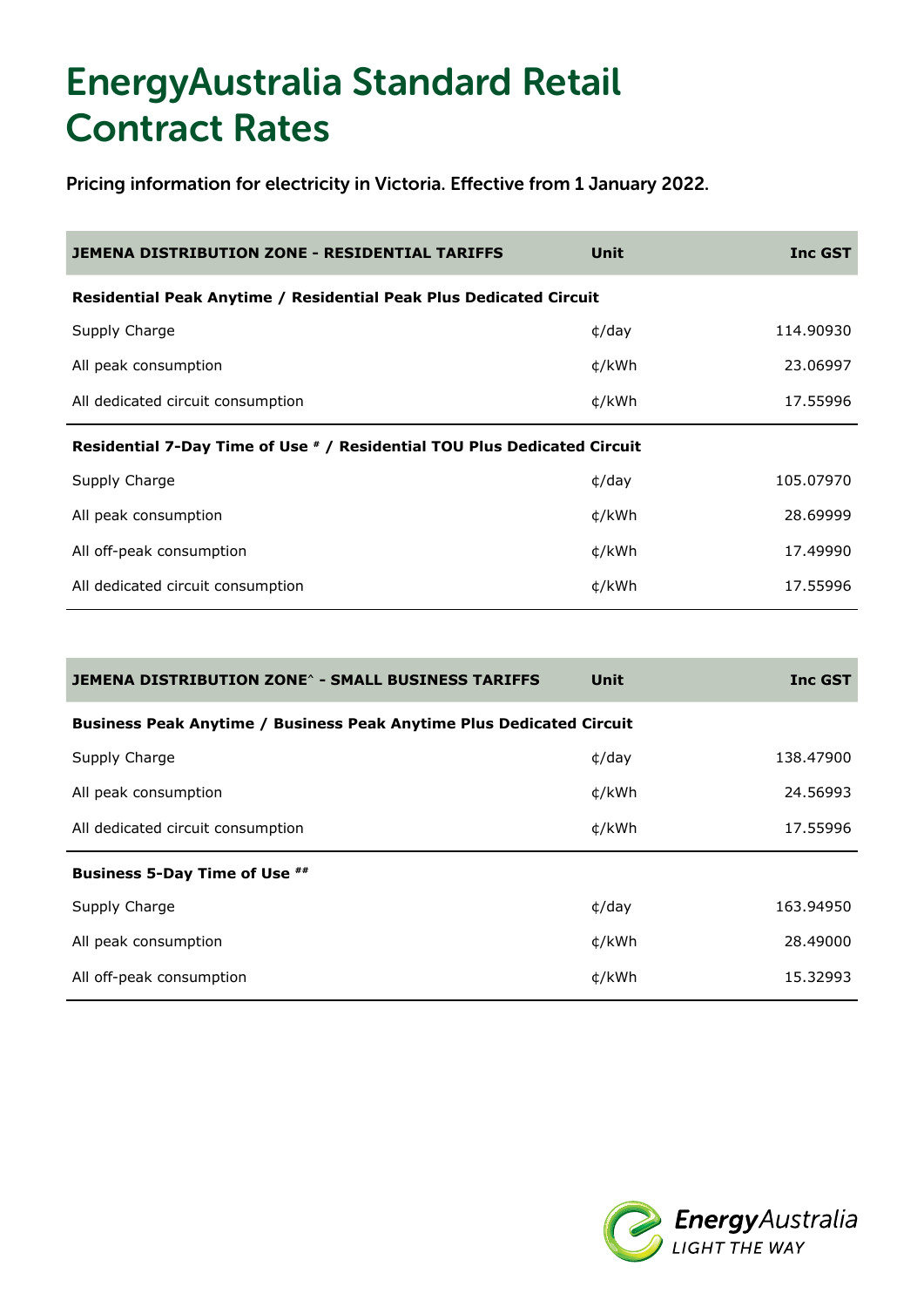| Unit                                                                     | <b>Inc GST</b>                                                     |  |
|--------------------------------------------------------------------------|--------------------------------------------------------------------|--|
|                                                                          |                                                                    |  |
| $\phi$ /day                                                              | 120,23000                                                          |  |
| ¢/kWh                                                                    | 21.70993                                                           |  |
| ¢/kWh                                                                    | 15.41991                                                           |  |
| Residential 7-Day Time of Use # / Residential TOU Plus Dedicated Circuit |                                                                    |  |
| $\phi$ /day                                                              | 119,47980                                                          |  |
| ¢/kWh                                                                    | 30.91000                                                           |  |
| ¢/kWh                                                                    | 16.95991                                                           |  |
| ¢/kWh                                                                    | 15.41991                                                           |  |
|                                                                          | Residential Peak Anytime / Residential Peak Plus Dedicated Circuit |  |

| <b>CITIPOWER DISTRIBUTION ZONE^ - SMALL BUSINESS TARIFFS</b>                | Unit           | <b>Inc GST</b> |
|-----------------------------------------------------------------------------|----------------|----------------|
| <b>Business Peak Anytime / Business Peak Anytime Plus Dedicated Circuit</b> |                |                |
| Supply Charge                                                               | $\phi$ /day    | 138.75950      |
| All peak consumption                                                        | ¢/kWh          | 21.40996       |
| All dedicated circuit consumption                                           | ¢/kWh          | 15.41991       |
| <b>Business 5-Day Time of Use ###</b>                                       |                |                |
| Supply Charge                                                               | $\frac{d}{dx}$ | 135.67950      |
| All peak consumption                                                        | ¢/kWh          | 27.01996       |
| All off-peak consumption                                                    | ¢/kWh          | 15.19991       |

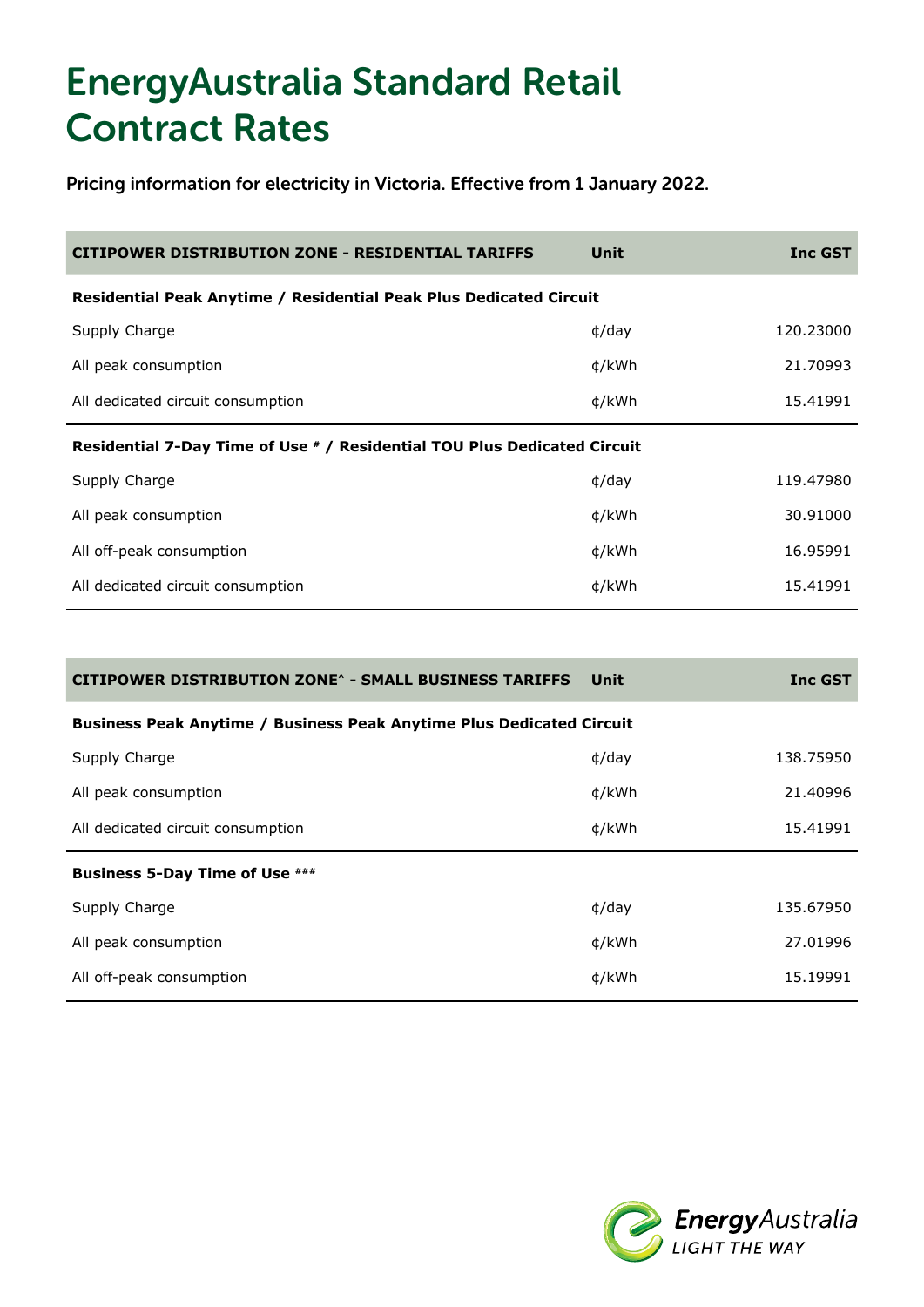| Unit        | <b>Inc GST</b>                                                                                                                                 |
|-------------|------------------------------------------------------------------------------------------------------------------------------------------------|
|             |                                                                                                                                                |
| $\phi$ /day | 134.58940                                                                                                                                      |
| ¢/kWh       | 22.34991                                                                                                                                       |
| ¢/kWh       | 15.77994                                                                                                                                       |
|             |                                                                                                                                                |
| $\phi$ /day | 133,00980                                                                                                                                      |
| ¢/kWh       | 31,35000                                                                                                                                       |
| ¢/kWh       | 17.45997                                                                                                                                       |
| ¢/kWh       | 15.77994                                                                                                                                       |
|             | Residential Peak Anytime / Residential Peak Plus Dedicated Circuit<br>Residential 7-Day Time of Use # / Residential TOU Plus Dedicated Circuit |

| <b>POWERCOR DISTRIBUTION ZONE^ - SMALL BUSINESS TARIFFS</b>                 | Unit           | <b>Inc GST</b> |
|-----------------------------------------------------------------------------|----------------|----------------|
| <b>Business Peak Anytime / Business Peak Anytime Plus Dedicated Circuit</b> |                |                |
| Supply Charge                                                               | $\phi$ /day    | 146.12950      |
| All peak consumption                                                        | ¢/kWh          | 22.56991       |
| All dedicated circuit consumption                                           | ¢/kWh          | 15.77994       |
| <b>Business 5-Day Time of Use ###</b>                                       |                |                |
| Supply Charge                                                               | $\frac{d}{dx}$ | 142.74920      |
| All peak consumption                                                        | ¢/kWh          | 28.93990       |
| All off-peak consumption                                                    | ¢/kWh          | 15.55994       |

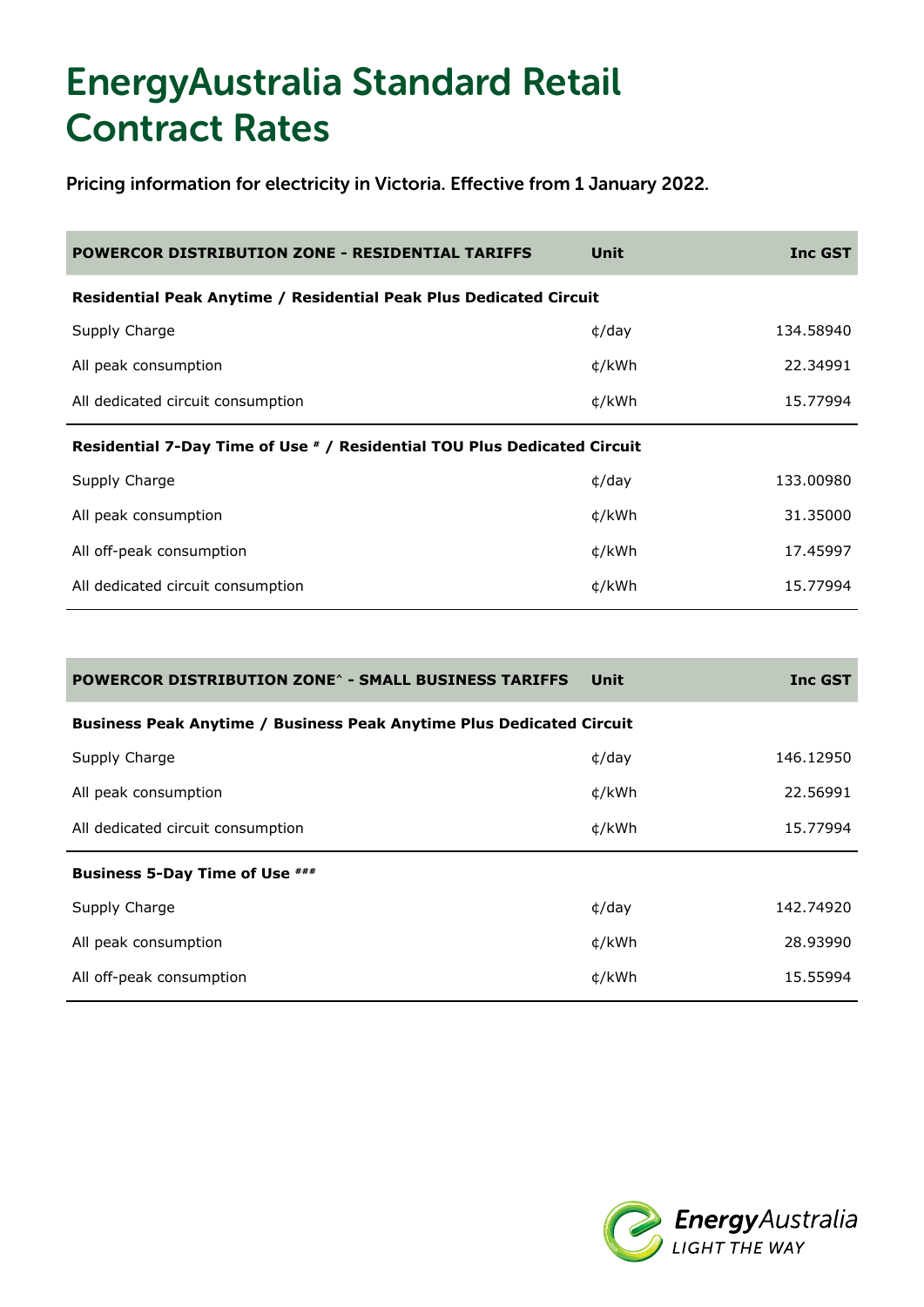| UNITED DISTRIBUTION ZONE - RESIDENTIAL TARIFFS                           | Unit           | <b>Inc GST</b> |
|--------------------------------------------------------------------------|----------------|----------------|
| Residential Peak Anytime / Residential Peak Plus Dedicated Circuit       |                |                |
| Supply Charge                                                            | $\phi$ /day    | 106.33920      |
| All peak consumption                                                     | ¢/kWh          | 22.41998       |
| All dedicated circuit consumption                                        | ¢/kWh          | 15,89995       |
| Residential 7-Day Time of Use # / Residential TOU Plus Dedicated Circuit |                |                |
| Supply Charge                                                            | $\frac{d}{dx}$ | 105.52960      |
| All peak consumption                                                     | ¢/kWh          | 31.51995       |
| All off-peak consumption                                                 | ¢/kWh          | 17.71000       |
| All dedicated circuit consumption                                        | ¢/kWh          | 15,89995       |

| UNITED DISTRIBUTION ZONE^ - SMALL BUSINESS TARIFFS                          | Unit           | <b>Inc GST</b> |
|-----------------------------------------------------------------------------|----------------|----------------|
| <b>Business Peak Anytime / Business Peak Anytime Plus Dedicated Circuit</b> |                |                |
| Supply Charge                                                               | $\phi$ /day    | 115.20960      |
| All peak consumption                                                        | ¢/kWh          | 22.24992       |
| All dedicated circuit consumption                                           | ¢/kWh          | 15.89995       |
| <b>Business 5-Day Time of Use ###</b>                                       |                |                |
| Supply Charge                                                               | $\frac{d}{dx}$ | 112.18900      |
| All peak consumption                                                        | ¢/kWh          | 28.31994       |
| All off-peak consumption                                                    | ¢/kWh          | 15.62990       |

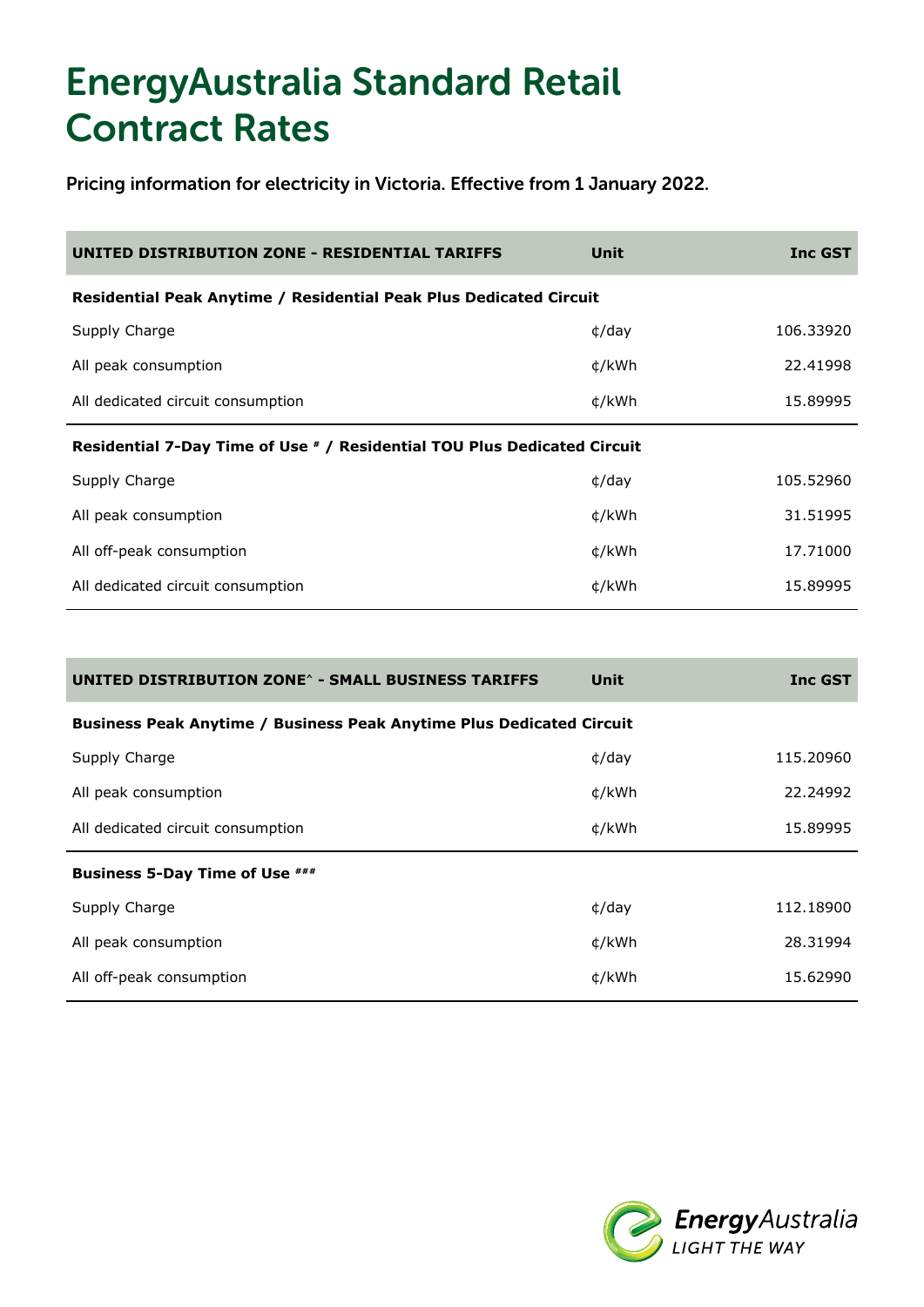| <b>AUSNET DISTRIBUTION ZONE - RESIDENTIAL TARIFFS</b>                    | Unit        | <b>Inc GST</b> |
|--------------------------------------------------------------------------|-------------|----------------|
| Residential Peak Anytime / Residential Peak Plus Dedicated Circuit       |             |                |
| Supply Charge                                                            | $\phi$ /day | 125.99950      |
| First 11.178 kWh/day peak consumption <sup><math>\hat{}</math></sup>     | ¢/kWh       | 26.48998       |
| Balance peak consumption                                                 | ¢/kWh       | 28.10995       |
| All dedicated circuit consumption                                        | ¢/kWh       | 18.33997       |
| Residential 7-Day Time of Use # / Residential TOU Plus Dedicated Circuit |             |                |
| Supply Charge                                                            | $\phi$ /day | 115,86960      |
| All peak consumption                                                     | ¢/kWh       | 37.45995       |
| All off-peak consumption                                                 | ¢/kWh       | 18.19994       |
| All dedicated circuit consumption                                        | ¢/kWh       | 18,33997       |

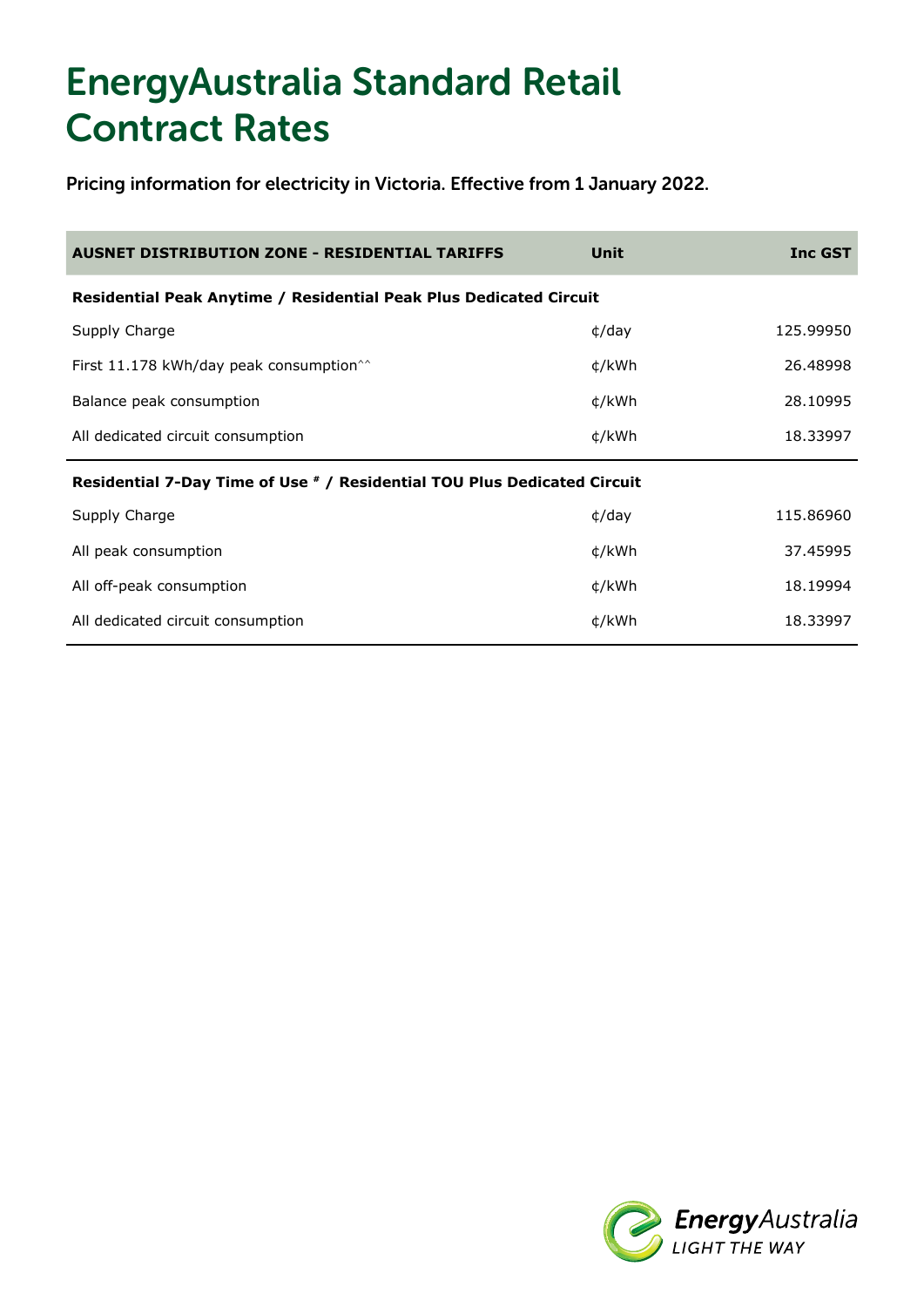| <b>AUSNET DISTRIBUTION ZONE^ - SMALL BUSINESS TARIFFS</b>                                                                  | Unit        | <b>Inc GST</b> |
|----------------------------------------------------------------------------------------------------------------------------|-------------|----------------|
| <b>Business Peak Anytime / Business Peak Anytime Plus Dedicated Circuit</b>                                                |             |                |
| Supply Charge                                                                                                              | $\phi$ /day | 133.55980      |
| First 11.178 kWh/day peak consumption <sup>^^</sup>                                                                        | ¢/kWh       | 30.15991       |
| Balance peak consumption                                                                                                   | ¢/kWh       | 33.34991       |
| All dedicated circuit consumption                                                                                          | ¢/kWh       | 18.33997       |
| Business 5-Day Time of Use ##                                                                                              |             |                |
| Supply Charge                                                                                                              | $\phi$ /day | 86.47980       |
| All peak consumption                                                                                                       | ¢/kWh       | 32.45990       |
| All off-peak consumption                                                                                                   | ¢/kWh       | 17,00996       |
| <b>Business 7-Day Time of Use ####</b>                                                                                     |             |                |
| Supply Charge                                                                                                              | $\phi$ /day | 183.99040      |
| All peak consumption                                                                                                       | ¢/kWh       | 25.89972       |
| All off-peak consumption                                                                                                   | ¢/kWh       | 13,98584       |
| (The above tariff is the Victorian default offer in respect of the VDO compliant maximum annual bill Assumes a representa- |             |                |

ove tariff is the Victorian default offer in respect of the VDO compliant maximum annual bill. Assumes a representa tive customer profile of 14,800 kWh peak and 5,200 kWh off-peak per annum)

(Available only to installations currently taking supply under this tariff)